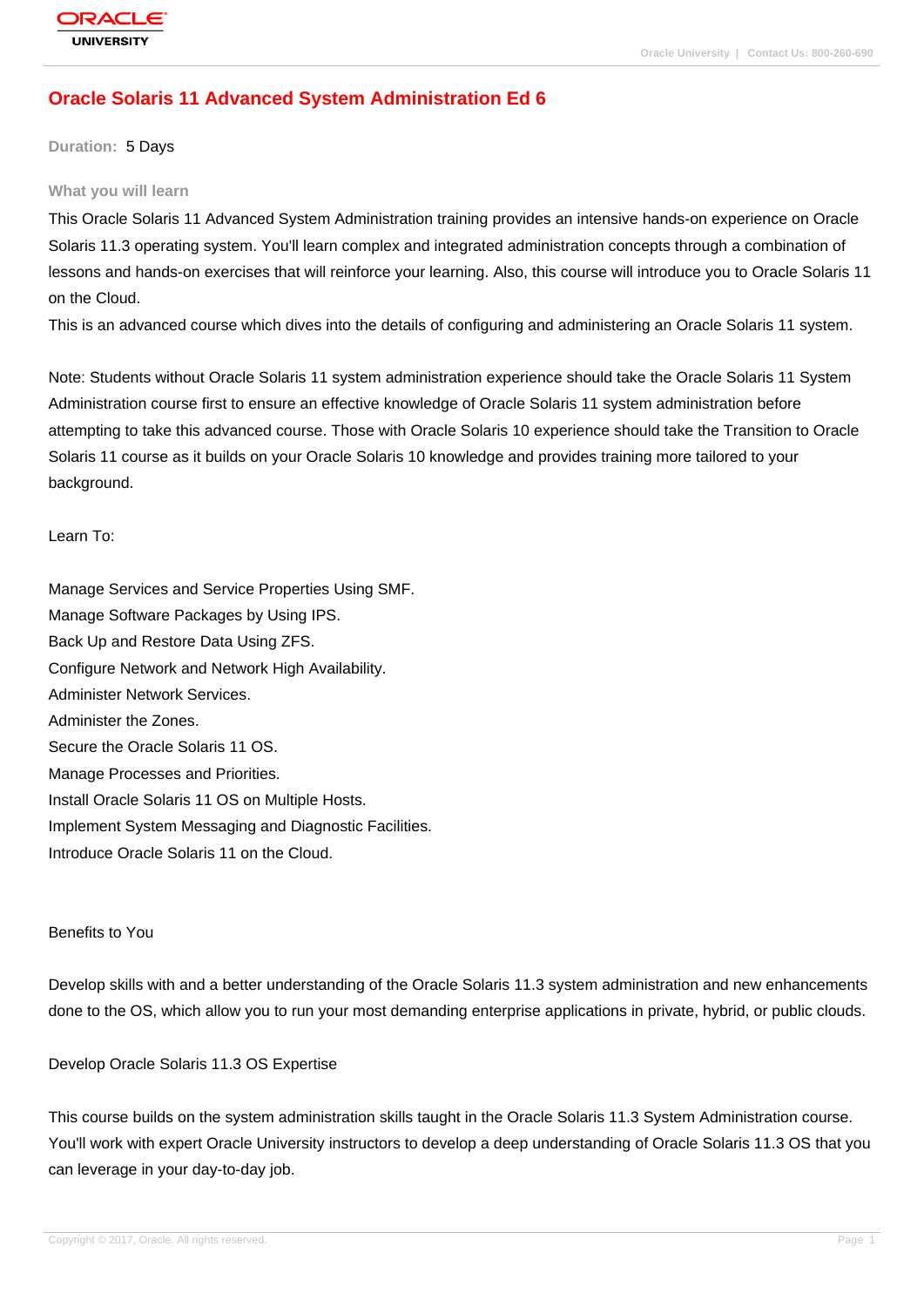#### **Audience**

Data Center Manager Network Administrator Storage Administrator Support Engineer System Administrator

### **Related Training**

#### Required Prerequisites

One year experience as an associate Oracle Solaris 11 system administrator

Oracle Solaris 11 System Administration Ed 6

Suggested Prerequisites Basic knowledge of Oracle Solaris 11 system administration

#### **Course Objectives**

Manage Services and Service Properties Using SMF

Manage Software Packages by Using IPS

Manage Data Back Up and Restore by Using ZFS

Configure Network and Network High Availability

Administer the Zones

Securing the Oracle Solaris 11 OS

Manage Processes and Priorities

Install Oracle Solaris 11 OS on Multiple Hosts

Implement System Messaging and Diagnostic Facilities

Introduce Oracle Solaris 11 on the Cloud

#### **Course Topics**

## **Introduction**

Course Goals Course Agenda Introductions Your Learning Center Your Lab Environment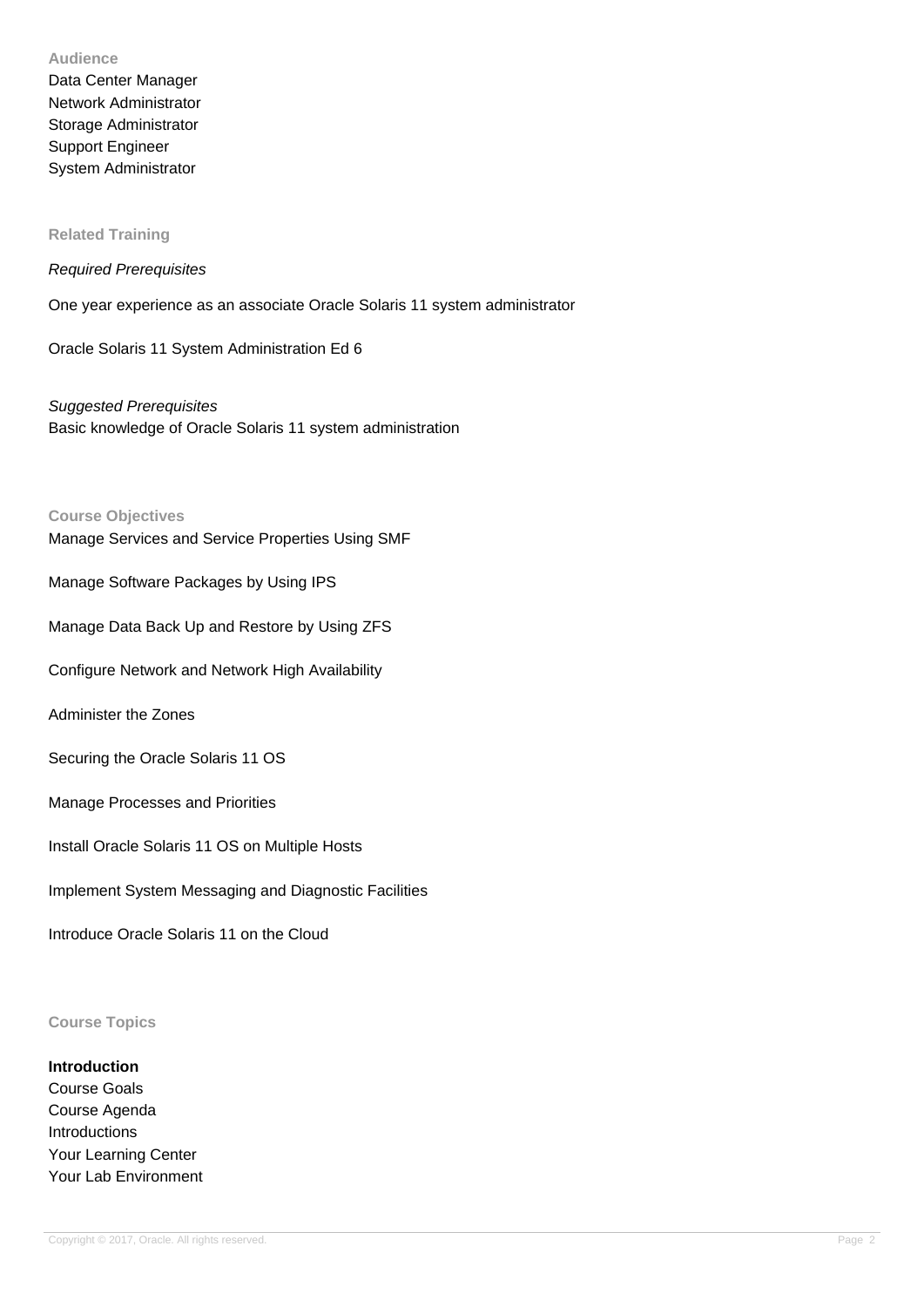## **Managing Services and Service Properties Using SMF**

Describe the advanced features of SMF Configure SMF services Troubleshoot SMF services

# **Managing Software Packages by Using IPS**

Describe Image Packaging System (IPS) Configure a local IPS package repository

# **Managing Data Back Up and Restore by Using ZFS**

Plan for data storage configuration and backup Manage data redundancy with mirrored storage pools Back up and restore data with ZFS snapshots Manage data storage space with ZFS file system properties Troubleshoot ZFS failures

## **Configure the Network**

Configuring virtual switches Configure link aggregation for high performance Configure IPMP for IP high availability Configure Packet Filter to control network access

# **Administering Network Services**

Configure Network File System (NFS) Configure a Domain Name System (DNS) Client Configure a Lightweight Directory Access Protocol (LDAP) Client

# **Advanced Administration of Zones**

Explaining the fundamentals of Oracle Solaris 11 zones Manage system resources in a zone Migrating Oracle Solaris 10 systems Configure kernel Zones Administer unified archives

# **Securing the Oracle Solaris 11 OS**

Implement user privileges and roles Manage privileges Manage user rights Verify file integrity by using BART Monitor the audit service Assess the compliance of an Oracle Solaris system

## **Managing Processes and Priorities**

Implement process execution in an appropriate scheduling class Manage process scheduling priority Configure Fair Share Scheduler (FSS) Manage the scheduling class of zones

## **Installing Oracle Solaris 11 on Multiple hosts**

Introduce the Automated Installer Configure the AI install server Configure the AI client